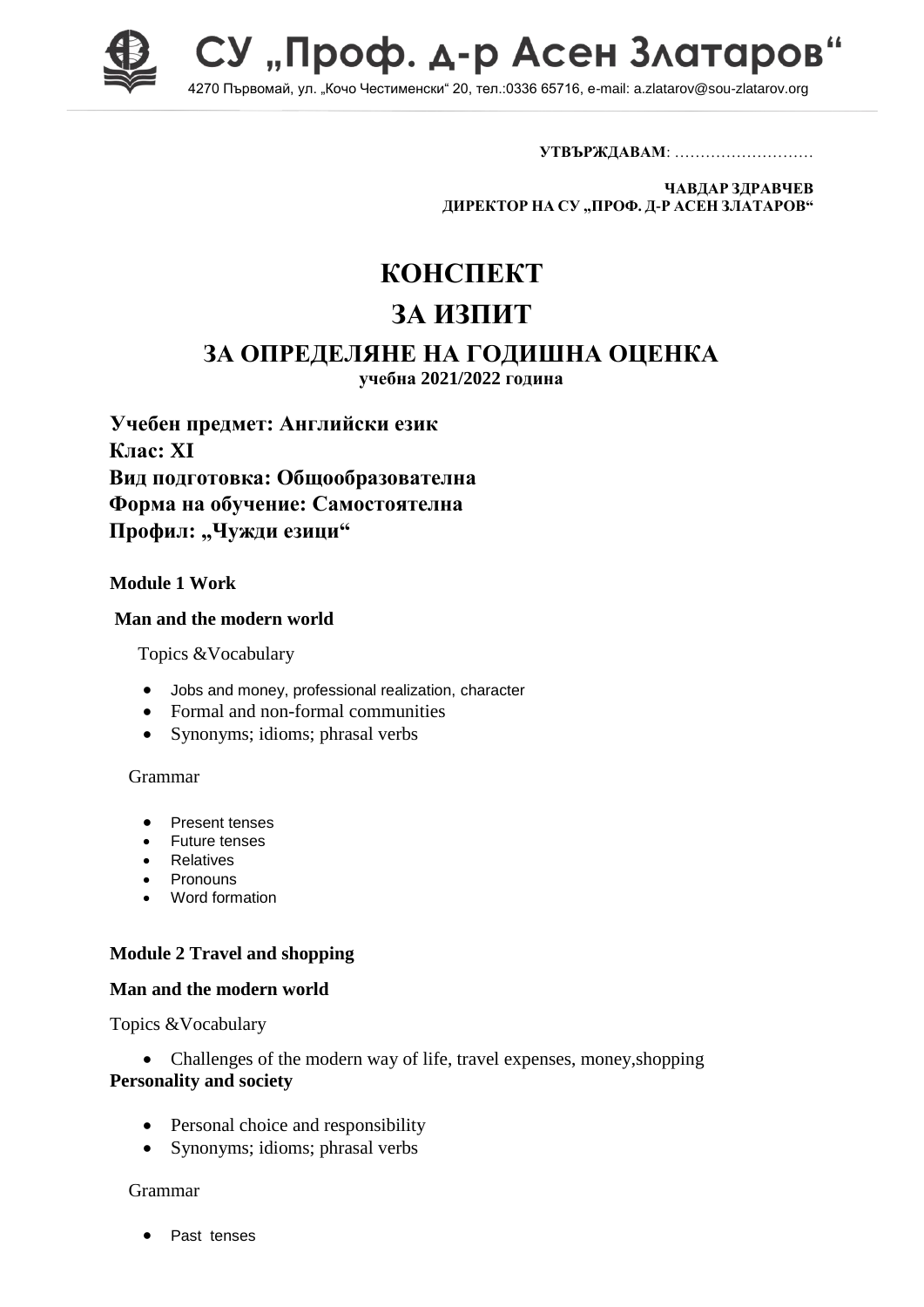- Adverbs
- Used to –would be/get used to
- Relatives
- Participle clauses
- Word formation (adjectives)

#### **Module 3 Our World**

#### **Man and the modern world**

Topics &Vocabulary

Challenges of the modern way of life; environmental problems; social issues

#### **Man and Science**

- Protecting planet Earth, energy for tomorrow, natural disasters
- Synonyms; idioms; phrasal verbs
- Collocations

#### Grammar

- Reported Speech
- Modals in reported speech
- Sequence of tenses in reported speech
- Special introductory verbs
- Word formation

#### **Module 4 Communication**

#### Topics &Vocabulary

#### **Man and the modern world**

• Challenges of the modern way of life; body language; stages in life, moods and feelings, hobbies; the importance of family and friends

#### **Personality and society**

- Formal and non formal communities communication
- Synonyms /collocations
- Idioms
- Phrasal verbs/prepositions

#### Grammar

- Nouns
- Modal verbs
- $\bullet$  Ing form/ (to) -infinitive
- Collective nouns
- Adverbs
- Word formation (adjectivesfrom nouns and verbs)

#### **Module 5 Media and Information**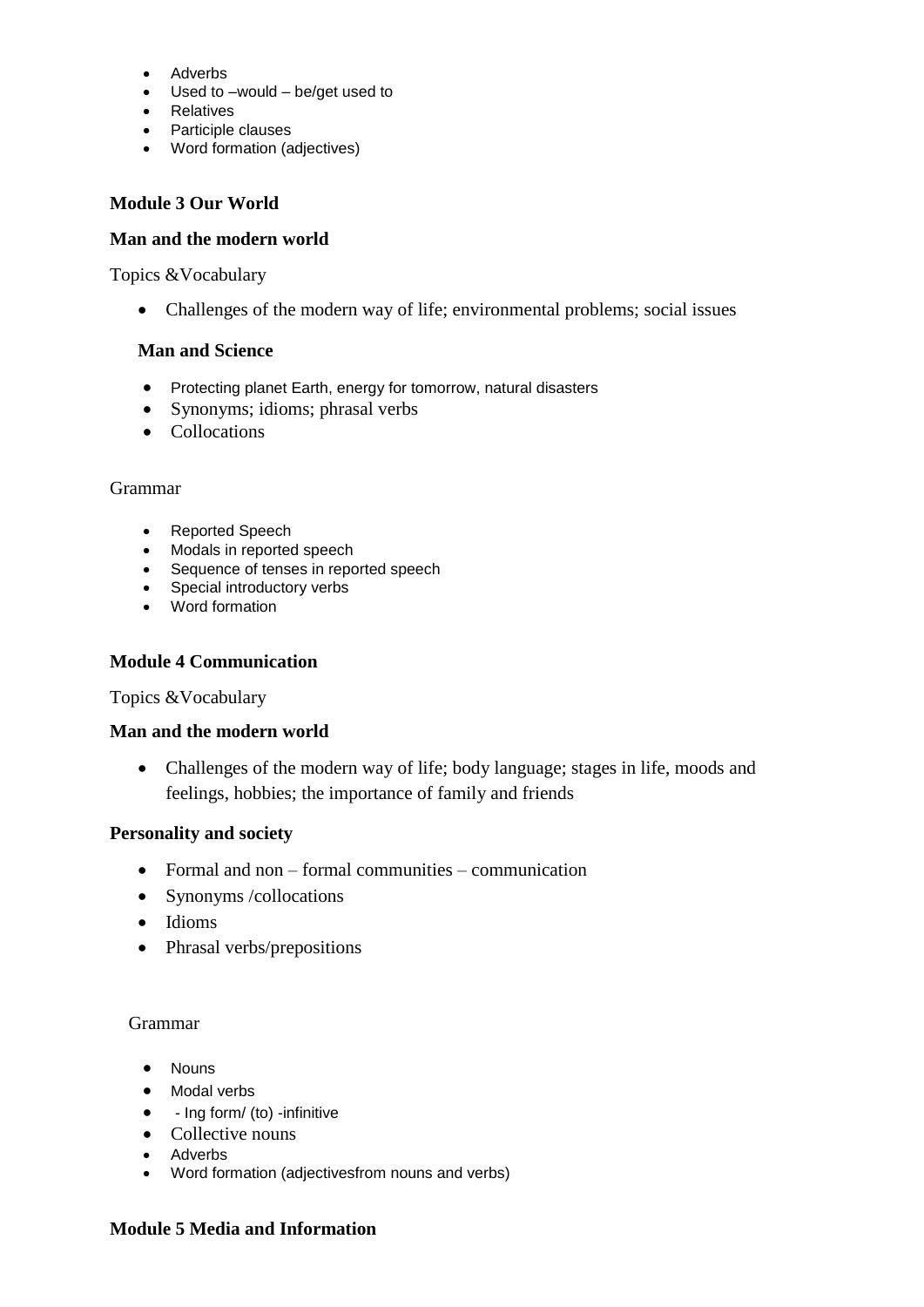## Topics &Vocabulary

## **Media and information**

 Types of media, communicating in the modern world, social network, TV/radio, newspapers, magazines, new media

## **Personality and society**

- Formal and non formal communities communication
- - Synonyms /collocations
- Idioms
- Phrasal verbs/prepositions

### Grammar

- Passive structures:
- Passive voice
- Personal/impersonal constructions
- Causative (have/get something done)
- Reflexive
- Word formation (negative prefixes to verbs)

## **Module 6 Healthy Lifestyle**

## **Man and the modern world**

Topics &Vocabulary

 Challenges of the modern way of life, ways to a healthy lifestyle, healthy problems, healthy eating

## **Personality and society**

- Personal choice and responsibility
- Synonyms/collocation
- Idioms
- Phrasal verbs/prepositions

#### Grammar

- Conditionals:
- Mixed conditionals
- Conditional clauses without conditions
- Wishes
- Noun clauses
- Word formation

## **Module 7 Man and Science**

Topics &Vocabulary

**Man and Science**